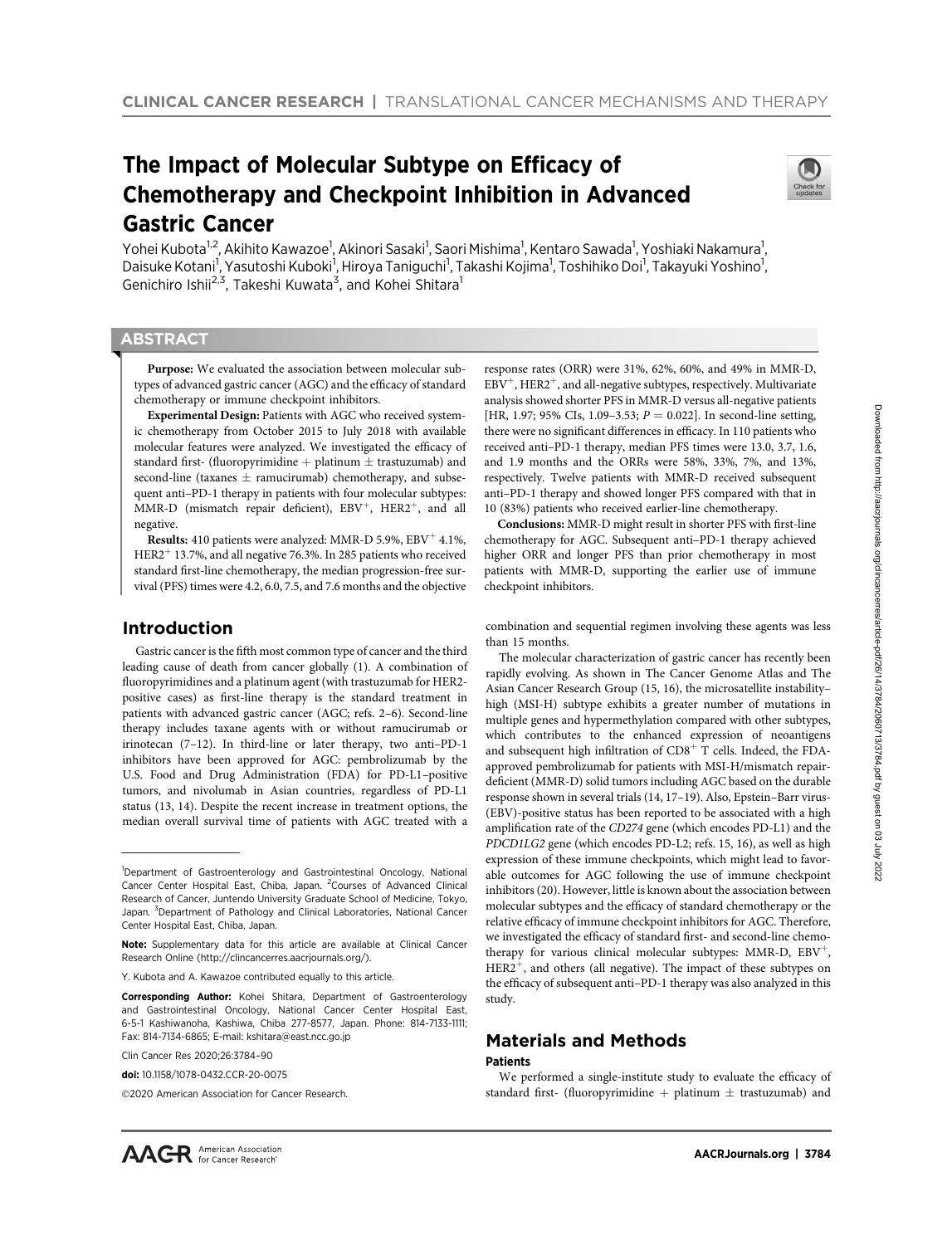# Translational Relevance

Despite the recent increase in treatment options, the prognosis of patients with advanced gastric cancer (AGC) remains poor. Recently, the molecular characterization of gastric cancer has been rapidly evolving, but little is known about the association between molecular subtypes and the efficacy of standard chemotherapy or the relative efficacy of immune checkpoint inhibitors for AGC. The aim of the present study was to analyze the efficacy of first- and second-line chemotherapy, and subsequent anti–PD-1 therapy on the molecular subtypes (MMR-D,  $EBV^+$ , HER2<sup>+</sup>, and all-negative) of AGC. This article provides important data on the impact of these subtypes on responses to first- or second-line standard chemotherapy and the relative efficacy of subsequent anti–PD-1 therapy for AGC, which data may support treatment optimization according to the molecular subtypes.

 $second-line$  (taxanes  $\pm$  ramucirumab) chemotherapy, and subsequent anti–PD-1 therapy in patients with AGC of four clinical molecular subtypes: MMR-D,  $EBV^{+}$ , HER2<sup>+</sup>, and others (all negative). The eligibility criteria were as follows: (i) an Eastern Cooperative Oncology Group performance status (ECOG PS) of 0–2; (ii) histologically proven, unresectable, locally advanced, or metastatic gastric adenocarcinoma; (iii) adequate bone marrow, hepatic, and renal function; (iv) received systemic chemotherapy from October 2015 to July 2018; and (v) with available molecular features (MMR/ EBV/HER2 tests were all required, while PD-L1 expression or gene alterations were not). Patients with recurrence within 6 months of adjuvant chemotherapy were excluded from first-line analysis. All patients provided written informed consent for the biomarker analysis. The study protocol was approved by the Institutional Review Board at the National Cancer Center Japan. This study was conducted in accordance with the ethical principles outlined in the Declaration of Helsinki.

# Molecular characteristics

Molecular characteristics, such as the status of HER2, PD-L1, mismatch repair (MMR), and EBV, were analyzed using formalinfixed paraffin-embedded tissue specimens from archival tissue samples. As described previously (21), IHC using a monoclonal anti-HER2 antibody [PATHWAY HER2 (4B5), Ventana] and FISH using the PathVysion HER-2 Probe Kit (Abbott Laboratories) were performed to assess HER2 status. HER2 positivity was defined as an IHC of  $3+$  or an IHC of  $2+$  and a positive FISH result according to College of American Pathologists/American Society of Clinical Oncology criteria (22). PD-L1 expression was assessed by IHC using an anti-PD-L1 rabbit mAb (Clone SP142 or SP263, Ventana) and measured using the combined positive score (CPS), defined as the number of PD-L1– positive cells (tumor cells, lymphocytes, and macrophages) as a proportion of the total number of tumor cells multiplied by 100. MMR status was assessed by IHC using mAbs for anti-mutL homolog 1 (MLH1, ES05), anti-mutS homolog 2 (MSH2, FE11), antipostmeiotic segregation increased 2 (PMS2, EP51), and anti-mutS homolog 6 (MSH6, EP49; Agilent Technologies); tumors that lacked MLH1, MSH2, PMS2, or MSH6 expression were considered MMRdeficient (MMR-D), whereas those that maintained expression of MLH1, MSH2, PMS2, and MSH6 were considered MMR-proficient (MMR-P). Chromogenic in situ hybridization for EBV-encoded RNA (EBER) using fluorescein-labeled oligonucleotide probes (INFORM EBER Probe, Ventana) was performed to evaluate EBV status (23). All specimens in this study were reviewed by T. Kuwata.

Genomic alterations were analyzed using Oncomine Comprehensive Assay version 3 or Oncomine Cancer Research Panel (Thermo Fisher Scientific). TMB was defined as the number of nonsynonymous mutations, including indels, per megabase (mt/Mb) of genome examined in tumor tissue.

## Outcomes and statistical analysis

We evaluated the objective response rate (ORR), the disease control rate (DCR), and progression-free survival (PFS). Tumor response was assessed in patients with measurable lesions using the Response Evaluation Criteria in Solid Tumors version 1.1. The ORR was defined as the proportion of patients with the best overall response of complete response (CR) or partial response (PR). The DCR was defined as the proportion of patients with the best overall response of CR, PR, or stable disease. The PFS was defined as the interval from the start of treatment until disease progression or death from any cause or the last follow-up visit and estimated by the Kaplan–Meier method. The  $\chi^2$  test or Fisher exact test was used to compare baseline characteristics and response rates. PFS was also compared between each molecular subtype using the Cox proportional hazards model and presented as an HR with 95% confidence intervals (CIs). Confounders in the multivariate analyzes of PFS were prespecified according to previously reported prognostic factors in AGC receiving standard chemotherapy (24–28); ECOG PS (1–2 vs 0), liver metastasis (yes vs no), peritoneal metastasis (yes vs no), number of metastatic sites (2 or more vs 1), prior gastrectomy (no vs yes), ALP  $[\geq$  upper limit normal (ULN) vs < ULN], histologic type (diffuse vs intestinal), and a measurable lesion (yes vs no). Statistical analyzes were performed using SPSS Statistics software V22 (IBM). All tests were two-sided;  $P < 0.05$  was considered to indicate statistical significance.

# Results

### Patient characteristics

A total of 410 patients who received systemic chemotherapy from October 2015 to July 2018 were enrolled in this study. The proportions of patients who went on to second-line and third line treatment were 94% and 56%, respectively. All 410 specimens were collected from primary tumor samples before chemotherapy; 338 were biopsy specimens, and 72 were surgical specimens. All 410 patients were tested for MMR/EBV/HER2. Furthermore, results of PD-L1 expression and genomic alterations were available in 375 and 259 patients, respectively. PD-L1 expression and genomic alterations were analyzed using same tumor blocks. PD-L1 expression was assessed by IHC using mainly SP263 (82%) and partially SP142 (18%). Of the 410 patients in the overall population, MMR-D,  $EBV^{+}$ , HER2<sup>+</sup>, and all-negative subtypes were identified in 24 (5.9%), 17 (4.1%), 56 (13.7%), and 313 (76.3%) patients, respectively, with no overlapping among molecular subtypes. Patient characteristics are shown in Table 1. In patients with MMR-D, the frequency of lymph node metastasis, CPS ≥10, TMB ≥10, PIK3CA mutation, and KRAS mutation was significantly higher compared with their frequency in all-negative subtype patients. One patient with MMR-D with appendix cancer had lack of MSH2 and MSH6 expressions and underwent germline testing for MMR genes, resulting in a diagnosis as lynch syndrome with MMR gene mutation. All other 23 patients with MMR-D with lack of MLH1 and PMS2 expression did not undergo germline testing. In  $EBV<sup>+</sup>$  patients, the frequency of PIK3CA mutation, CPS ≥1, and CPS ≥10 was higher According the measure of the measure of the measure of the state of the state of the state of the state of the state of the state of the state of the state of the state of the state of the state of the state of the state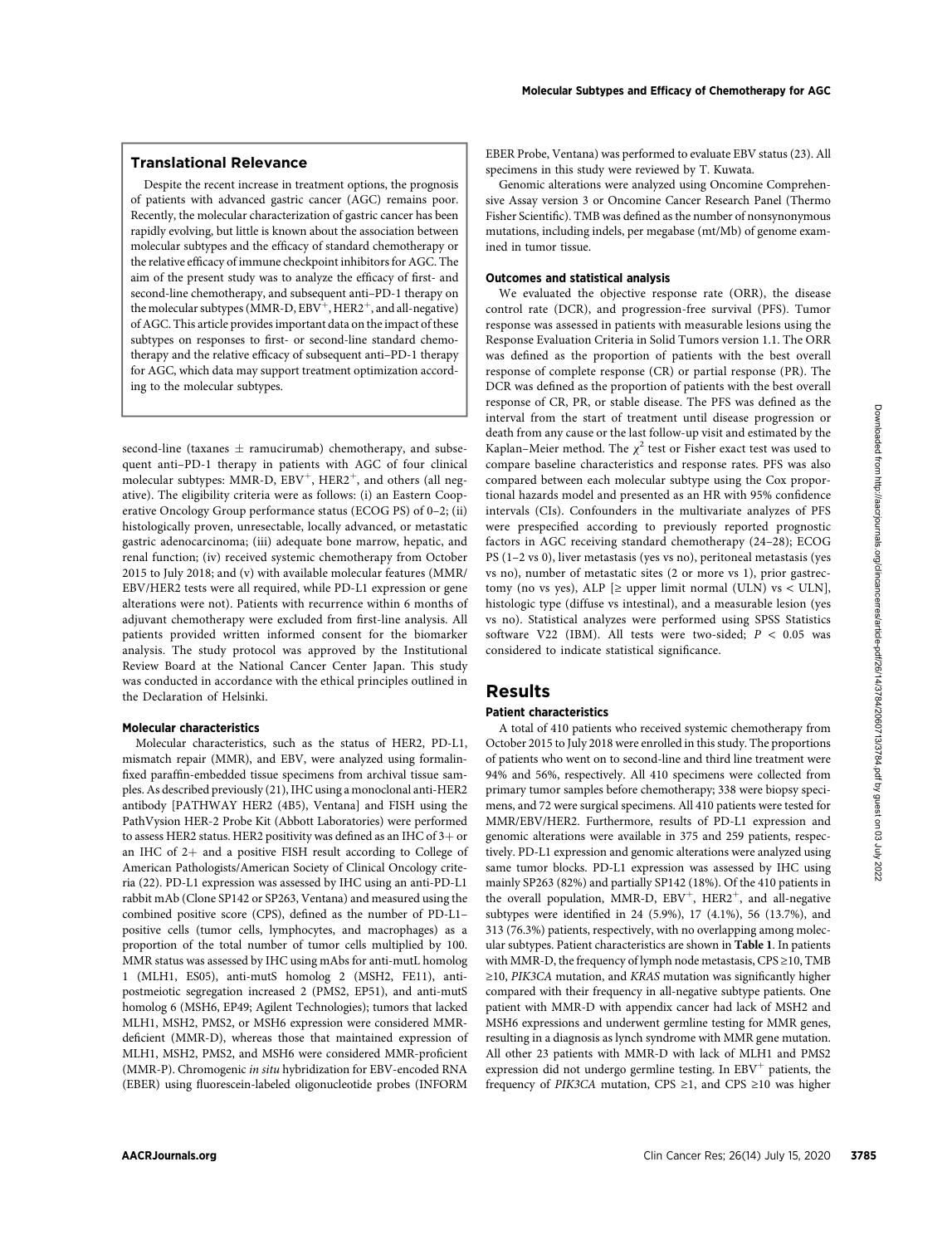|                               |                   | MMR-D<br>$N = 24(5.9\%)$   | $EBV^+$<br>$N = 17(4.1%)$ | $HER2$ <sup>+</sup><br>$N = 56(13.7%)$ | All-negative<br>$N = 313(76.3%)$ |
|-------------------------------|-------------------|----------------------------|---------------------------|----------------------------------------|----------------------------------|
| Age                           | Median (range)    | 69 (45-83)                 | 62 $(40-74)^a$            | 69 (38-83)                             | 67 (23-89)                       |
| Gender                        | Male              | 19 (79%)                   | 14 (82%)                  | 40 (71%)                               | 208 (67%)                        |
| Primary site                  | Gastric           | 24 (100%)                  | 17 (100%)                 | 50 (89%)                               | 281 (90%)                        |
|                               | Gastroesophageal  | $0(0\%)$                   | $0(0\%)$                  | 6(11%)                                 | 32 (10%)                         |
| Histologic type               | Intestinal        | 17 (71%)                   | 8 (47%)                   | 44 (79%) <sup>a</sup>                  | 164 (52%)                        |
|                               | <b>Diffuse</b>    | 7(29%)                     | 9(53%)                    | 12 $(21%)^a$                           | 149 (48%)                        |
| Site of metastasis            | Liver             | 3(13%)                     | 3(18%)                    | 21 (38%)                               | 82 (26%)                         |
|                               | Lung              | $0(0\%)$                   | 2(12%)                    | 11 $(20\%)^a$                          | 19 (6%)                          |
|                               | Peritoneal        | 9(38%)                     | 7(41%)                    | 13 $(23%)^a$                           | 144 (46%)                        |
|                               | Lymph node        | 22 $(92%)^a$               | 11(65%)                   | 47 $(84%)^a$                           | 200 (64%)                        |
| PD-L1                         | $CPS \ge 1$       | 20/22 (91%)                | 14/14 (100%)              | 41/50 (82%)                            | 207/289 (72%)                    |
|                               | $CPS \ge 10$      | 15/22(68%) <sup>a</sup>    | 7/14 (50%)                | 17/50 (34%)                            | 71/289 (25%)                     |
| TMB                           | $\geq$ 10 (mt/Mb) | 13/14 (93%) <sup>a</sup>   | 4/10 (40%)                | 16/32 (50%)                            | 111/189 (59%)                    |
| Gene alterations <sup>b</sup> | TP53 mt           | 5/15 (33%)                 | 3/12(25%)                 | 26/37 (70%) <sup>a</sup>               | 90/195 (46%)                     |
|                               | PIK3CA mt         | $9/15(60\%)^a$             | 5/12(42%)                 | 1/37(3%)                               | 16/195 (8%)                      |
|                               | <b>KRAS</b> mt    | $11/15$ (73%) <sup>a</sup> | 0/12(0%)                  | 0/37(0%)                               | 11/195(6%)                       |
|                               | ERBB2 amp         | 0/15(0%)                   | 0/12(0%)                  | 22/37(59%) <sup>a</sup>                | 1/195(0.5%)                      |
|                               | CCNE1 amp         | 0/15(0%)                   | 1/12(8%)                  | 7/37 (19%)                             | 16/195 (8%)                      |

#### Table 1. Patient characteristics.

Abbreviations: amp, amplification; mt, mutation.

 $a^2P < 0.05$  (using the  $\chi^2$  test and compared with the all-negative group).<br>b<sub>The top-five</sub> most frequent gene alterations

<sup>b</sup>The top-five most frequent gene alterations.

compared with their frequency in all-negative subtype patients, although there were no statistically significant differences.

## Therapeutic effect of standard first- or second-line chemotherapy

Among 410 patients, 285 patients received standard first-line chemotherapy and 252 patients received standard second-line chemotherapy (Fig. 1): Among 24 patients with MMR-D, 16 patients received standard first-line chemotherapy (the other eight patients received nonstandard chemotherapy) and 11 patients (including two patients who received nonstandard first-line chemotherapy) received standard second-line chemotherapy; Among 17 EBV<sup>+</sup> patients, nine patients received standard first-line chemotherapy (the other eight patients received nonstandard chemotherapy) and 11 patients (including five patients who received nonstandard first-line chemotherapy) received standard second-line chemotherapy. In 243 patients with measurable disease who received standard first-line chemotherapy, the ORRs were 31%, 62%, 60%, and 49% in MMR-D,  $EBV^{+}$ , HER2<sup>+</sup>, and all-negative subtypes, respectively (Table 2A). The median PFS times with first-line chemotherapy were 4.2, 6.0, 7.5, and 7.6 months in MMR-D,  $EBV^{+}$ , HER2<sup>+</sup>, and all-negative subtypes, respectively (Fig. 2A). PFS in patients with MMR-D tended to be shorter compared with that in all-negative patients, with an HR of 1.64 (95% CI, 0.95– 2.84;  $P = 0.075$ ).

This difference was found to be statistically significant by multivariate analysis after adjustment for confounding factors (HR, 1.97; 95% CIs, 1.09–3.53;  $P = 0.022$ ), suggesting shorter PFS following first-line chemotherapy in patients with MMR-D (Table 3). No other differences between the subgroups were statistically significant.

In 238 patients with measurable disease who received standard second-line chemotherapy, the ORRs were 30%, 40%, 22%, and 27% in MMR-D,  $EBV^+$ , HER2<sup>+</sup>, and all-negative subtypes, respectively (Table 2B). The median PFS times following second-line chemotherapy were 3.4, 6.6, 3.7, and 3.9 months in MMR-D,  $EBV^+$ , HER2<sup>+</sup>, and



#### Figure 1.

CONSORT diagram. Among 410 patients, 285 patients received standard first-line chemotherapy, 252 patients, and 110 patients received subsequent anti–PD-1 therapy including second-line setting.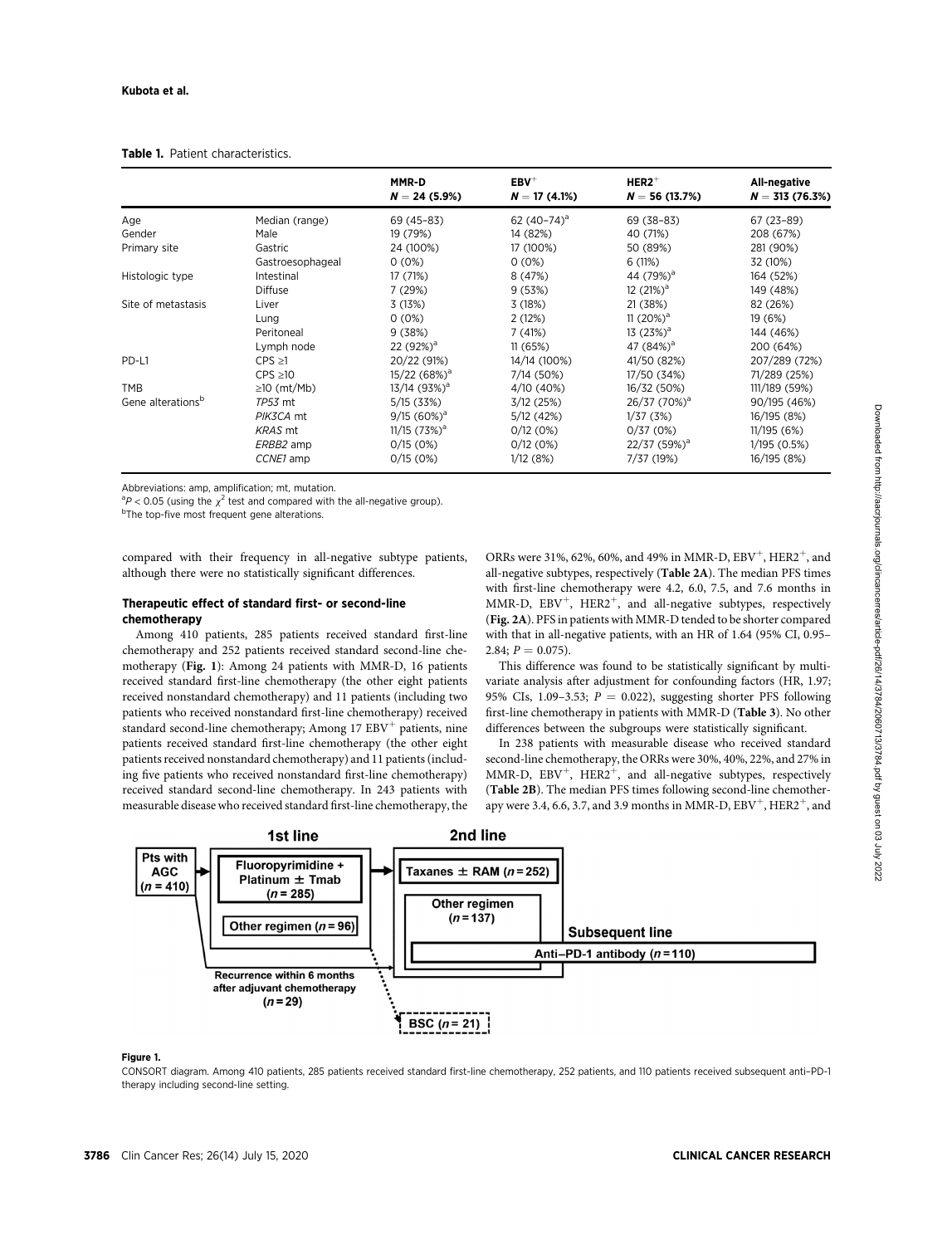Table 2. The ORR with each type of chemotherapy.

| A. The ORR with first-line chemotherapy |       |         |                | All-     | P                                                 |  |
|-----------------------------------------|-------|---------|----------------|----------|---------------------------------------------------|--|
|                                         | MMR-D | $EBV^+$ | $HER2^+$       | negative | (MMR-D vs                                         |  |
|                                         |       |         |                |          | $N = 16$ $N = 9$ $N = 52$ $N = 208$ all-negative) |  |
| Measurable lesion                       | 13    | 8       | 50             | 171      |                                                   |  |
| $\overline{+}$                          |       |         |                |          |                                                   |  |
| CR.                                     | Ω     | Ω       | Ω              | 2        |                                                   |  |
| <b>PR</b>                               | 4     | 5       | 30             | 82       |                                                   |  |
| <b>SD</b>                               | 4     |         | 16             | 60       |                                                   |  |
| <b>PD</b>                               | 4     | 2       | 2              | 20       |                                                   |  |
| NE                                      | 1     | 0       | $\overline{2}$ | 7        |                                                   |  |
| ORR (%)                                 | 31    | 62      | 60             | 49       | 0.256                                             |  |
| DCR (%)                                 | 62    | 75      | 92             | 84       | 0.053                                             |  |

#### B. The ORR with second-line chemotherapy

|                       |                |    |                 | $N = 11$ $N = 11$ $N = 42$ $N = 188$ | (MMR-D vs<br>all-negative) |
|-----------------------|----------------|----|-----------------|--------------------------------------|----------------------------|
| Measurable lesion $+$ | 10             | 10 | 41              | 174                                  |                            |
| CR.                   | 0              | 0  | 0               | Ο                                    |                            |
| PR.                   | 3              | 4  | 9               | 47                                   |                            |
| <b>SD</b>             | 4              | 3  | 20              | 78                                   |                            |
| PD.                   | $\overline{2}$ | 2  | 10 <sup>2</sup> | 33                                   |                            |
| NE.                   |                |    | 2               | 10                                   |                            |
| ORR (%)               | 30             | 40 | 22              | 27                                   | 0.715                      |
| DCR (%)               | 70             | 70 | 71              | 72                                   | 1.000                      |

#### C. The ORR with subsequent anti–PD-1 therapy

|                   |    |    |    | (MMR-D vs                                        |
|-------------------|----|----|----|--------------------------------------------------|
| $12 \overline{ }$ | 6  | 14 | 78 |                                                  |
|                   | 0  | 0  | 0  |                                                  |
| 6                 | 2  |    | 10 |                                                  |
| 4                 | 3  | 3  | 20 |                                                  |
| 0                 |    | 9  | 44 |                                                  |
|                   | Ο  |    | 4  |                                                  |
| 58                | 33 |    | 13 | 0.001                                            |
| 92                | 83 | 29 | 38 | 0.0009                                           |
|                   |    |    |    | $N = 12$ $N = 6$ $N = 14$ $N = 78$ all-negative) |

Abbreviations: CR, complete response; DCR, disease control rate (CR, PR, or SD); NE, not evaluated; PD, progressive disease; PR, partial response; SD, stable disease.

all-negative subtypes, respectively (Fig. 2B). There were no significant differences in efficacy seen among the four subtypes following secondline chemotherapy.

## Therapeutic effect of subsequent anti–PD-1 therapy

Among 410 patients, 110 patients received subsequent anti–PD-1 antibodies (Fig. 1): Among 24 patients with MMR-D, 12 patients received subsequent anti–PD-1 therapy (four patients in the second line and eight patients in the third or later line); Among  $17$   $EBV<sup>+</sup>$ patients, six patients received subsequent anti–PD-1 therapy (two patients in the second line and four patients in the third or later line). In 110 patients with measurable disease receiving subsequent anti–PD-1 antibodies, the ORRs were 58%, 33%, 7%, and 13% in MMR-D,  $EBV^{+}$ , HER2<sup>+</sup>, and all-negative subtypes, respectively ( $P = 0.001$ , MMR-D vs all negative; Table 2C). The median PFS times were 13.0, 3.7, 1.6, and 1.9 months in MMR-D,  $EBV^{+}$ , HER2<sup>+</sup>, and all-negative subtypes, respectively (Fig. 2C). Patients with MMR-D had a significantly longer PFS following anti–PD-1 therapy compared with the PFS in allnegative patients (HR, 0.14; 95% CI: 0.06–0.36; P < 0.001). The patient diagnosed as Lynch syndrome showed durable objective response to anti–PD-1 therapy (shown in Fig. 3 as patients no. 6). Patients with  $EBV<sup>+</sup>$  subtypes also tended to show longer PFS compared with PFS in all-negative patients (HR, 0.48; 95% CI, 0.22–1.05;  $P = 0.064$ ). Among patients receiving subsequent anti–PD-1 therapy, the percentage of patients who showed longer PFS following anti–PD-1 therapy compared with earlier-line chemotherapy were 83%, 33%, 14%, and 26% in MMR-D,  $EBV^{+}$ , HER2<sup>+</sup>, and all-negative subtypes, respectively (Swimmer plot of PFS times with each line chemotherapy in 12 patients with MMR-D who received subsequent ant-PD-1 therapy is shown in Fig. 3).

Comparisons of clinical and molecular features between responders (CR or PR) and nonresponders (SD or PD) in each subtype with anti– PD-1 therapy were also available in Supplementary Table S1. In allnegative subtype, higher ORRs were observed in patients with PS 0 than in those with PS ≥1 (25% vs 6%) and in patients with TMB ≥10 than in those with TMB <10 (17% vs 9%), although these were not statistically significant (Supplementary Table S1D).

# Discussion

We investigated the efficacy of systemic chemotherapy in patients with AGC according to their different clinical molecular subtypes. To



### Figure 2.

Progression-free survival (PFS) with each line of chemotherapy. A, PFS with first-line chemotherapy. B, PFS with second-line chemotherapy. C, PFS with subsequent anti–PD-1 therapy.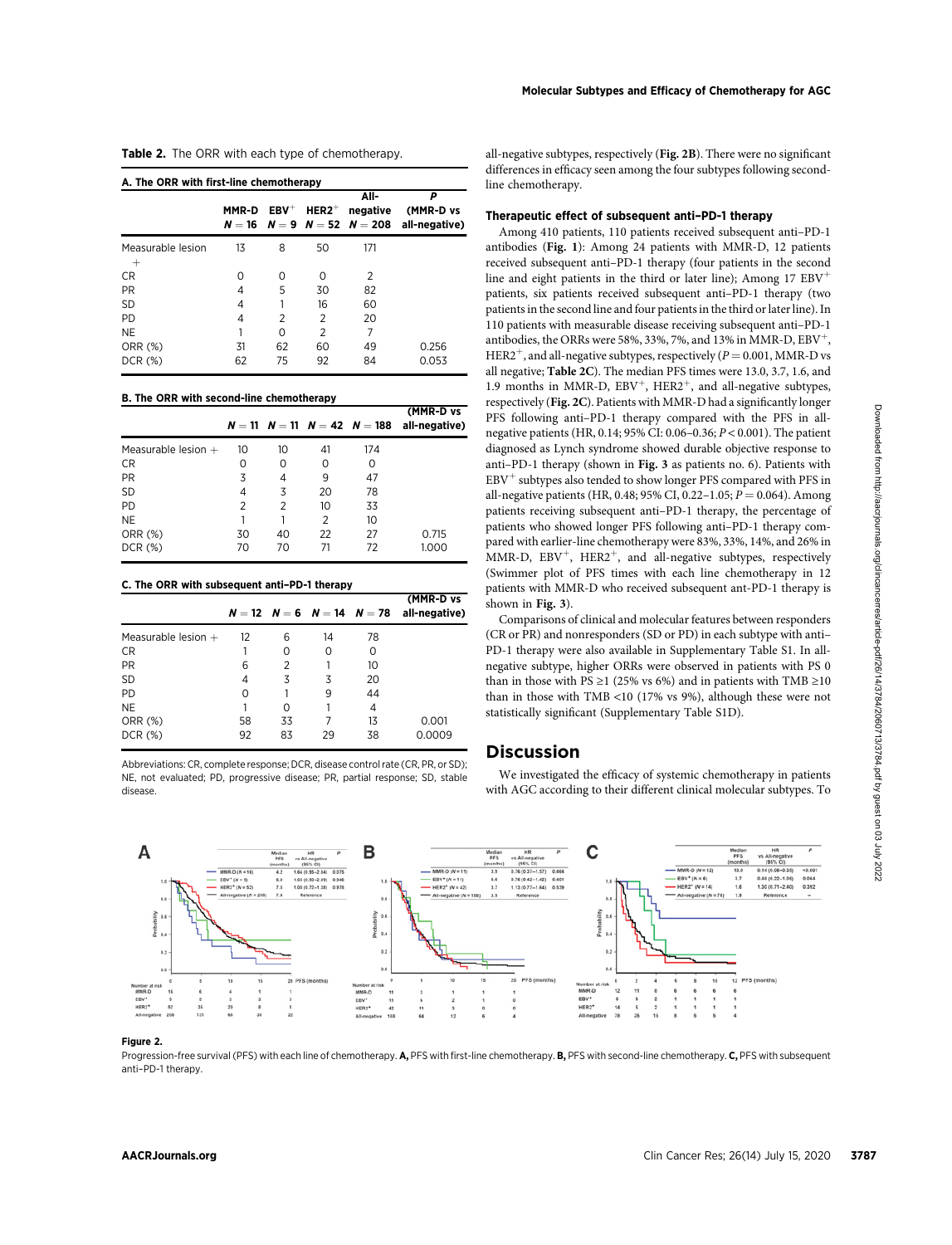|                                       |           | Univariate analysis |         | <b>Multivariate analysis</b> |       |  |
|---------------------------------------|-----------|---------------------|---------|------------------------------|-------|--|
|                                       | N         | <b>HR (95% CI)</b>  | P       | <b>HR (95% CI)</b>           | Р     |  |
| PS 1, 2 (vs PS 0)                     | 54 (170)  | 1.58 (1.11–2.25)    | 0.011   | 1.39 (1.95–2.05)             | 0.088 |  |
| Liver metastasis $+$ (vs $-$ )        | 60 (164)  | 1.54 (1.12-2.12)    | 0.008   | $1.12(0.73 - 1.70)$          | 0.597 |  |
| Peritoneal metastasis $+$ (vs $-$ )   | 107 (117) | $0.89(0.67-1.19)$   | 0.433   | $1.02(0.71-1.49)$            | 0.877 |  |
| No. of metastatic sites $\geq$ (vs 1) | 112(112)  | 1.85 (1.37–2.49)    | < 0.001 | 1.47 (1.03-2.09)             | 0.031 |  |
| Gastrectomy: no (vs yes)              | 52 (172)  | 1.41 (0.99-1.20)    | 0.057   | $1.21(0.81-1.79)$            | 0.340 |  |
| $ALP \geq ULN^a$ (vs < ULN)           | 62 (162)  | 1.28 (0.93–1.76)    | 0.130   | $1.12(0.79-1.58)$            | 0.517 |  |
| Diffuse (vs intestinal)               | 102 (122) | $0.98(0.73 - 1.32)$ | 0.935   | $1.03(0.74 - 1.42)$          | 0.847 |  |
| Measurable lesion $+$ (vs $-$ )       | 184 (40)  | $2.13(1.42 - 3.20)$ | < 0.001 | 1.79 (1.12-2.88)             | 0.014 |  |
| MMR-D (vs all-negative)               | 16 (208)  | 1.64 (0.95–2.84)    | 0.075   | 1.97 (1.09–3.53)             | 0.022 |  |

**Table 3.** Subgroup analysis of PFS with first-line chemotherapy in MMR-D and all-negative patients ( $N = 224$ ).

a ULN of ALP: 322 IU/L.

our knowledge, this is the first report to provide detailed information on the impact of these subtypes on responses to first- or second-line standard chemotherapy and the relative efficacy of subsequent anti– PD-1 therapy for AGC.

In our patient cohort, the MMR-D subtype was associated with significantly shorter PFS and a lower ORR following first-line chemotherapy compared with other subtypes. This observation is consistent with a small earlier study that demonstrated shorter PFS following first-line chemotherapy for AGC patients with MSI-H compared with those with non-MSI-H tumors (29). Also, a recent meta-analysis of four randomized trials (MAGIC, CLASSIC, ART-IST, and ITACA-S) showed that patients with MSI-H locally advanced gastroesophageal cancer did not exhibit any survival benefit from perioperative cytotoxic chemotherapy (30). Several preclinical studies using cancer cell line models demonstrated that a loss of MMR results in an inability to detect DNA damage and activate apoptosis of tumor cells, leading to resistance to DNAdamaging cytotoxic agents, such as fluoropyrimidine and platinum compounds (31–34). However, a phase III study, KEYNOTE-062, which compared the efficacy of cytotoxic agents with that of pembrolizumab monotherapy in patients with untreated AGC showed that the ORRs to first-line standard chemotherapy in MSI-H AGC were almost equal to those of the whole population (35). Thus, further analysis regarding the impact of MSI/MMR status on the efficacy of combinations of fluoropyrimidines and a platinum agent is needed. In a second-line setting, we found that there were no significant differences in efficacy among the clinical molecular subtypes. Taxanes exert antitumor effects by impairing



#### Figure 3.

Swimmer plot of PFS times with each line chemotherapy in 12 patients with MMR-D who received subsequent anti–PD-1 therapy.

microtubule function and inhibiting cell division, and its process is not associated with MMR function, which might be one of the reasons for the almost equal efficacy of second-line chemotherapy for MMR-D AGC and the other subtypes.

Consistent with previous reports (19, 20, 29), subsequent anti–PD-1 therapy was more effective in patients with AGC with MMR-D. Importantly, most patients with MMR-D showed an objective response and longer PFS compared with earlier-line chemotherapy. These results support the earlier use of immune checkpoint inhibitors for AGC patients with MSI-H/MMR-D.

In a recent phase II study of pembrolizumab, extremely high ORRs (100%) were reported in 6 patients with  $EBV^+$  AGC (20), while one of four patients (25%) with  $EBV<sup>+</sup> AGC$  achieved a PR in a phase Ib/II study of toripalimab (a PD-1 antibody; ref. 36). All responders with  $EBV^+$  in these studies showed PD-L1–positive status. In our study, two (one with CPS ≥10 and one with unknown CPS status) of six patients (33%) with  $EBV^+$  achieved a PR. Among four patients with CPS evaluation, one of four patients (25%) with CPS  $\geq$  1 achieved a PR, while one of two patients (50%) with CPS  $\geq$ 10 did. The impact of EBV status as well as PD-L1 expression on the efficacy of immune checkpoint inhibitors should be evaluated in a larger cohort.

Although an exploratory subgroup analysis of a phase III trial, ATTRACTION-2, showed that nivolumab improved clinical outcomes compared with placebo regardless of prior trastuzumab use in patients with AGC (37), HER2 alterations in gastric cancer were associated with decreased immunogenicity in terms of immunerelated gene mRNA expression, immune infiltrates, and neoantigen level (38). Indeed, patients with HER2<sup>+</sup> AGC in our study had shorter PFS and a lower ORR with anti–PD-1 therapy, which warrants further evaluation in a larger cohort.

There were some limitations inherent in this study. First, this was a single-institution study with a limited sample size. Owing to the small number of patients with MMR-D- and EBV-positive status, we could not evaluate the exact impact of these molecular factors on the efficacy of standard chemotherapy, which warrants further evaluation with a larger cohort. Second, timing of radiographic evaluation was not specified prospectively due to retrospective nature of the study. Third, PD-L1 expression or gene alterations were not analyzed in all patients who received systemic chemotherapy. Fourth, we used SP263 (82%) or SP142 (18%) assay for PD-L1 assessment rather than 22C3 assay. A previous study showed that a higher proportion of PD-L1+ status ( $\geq$ 1% in tumor cells or immune cells) was observed in patients with lung cancer with SP263 than in those with 22C3 (39). This difference in staining might be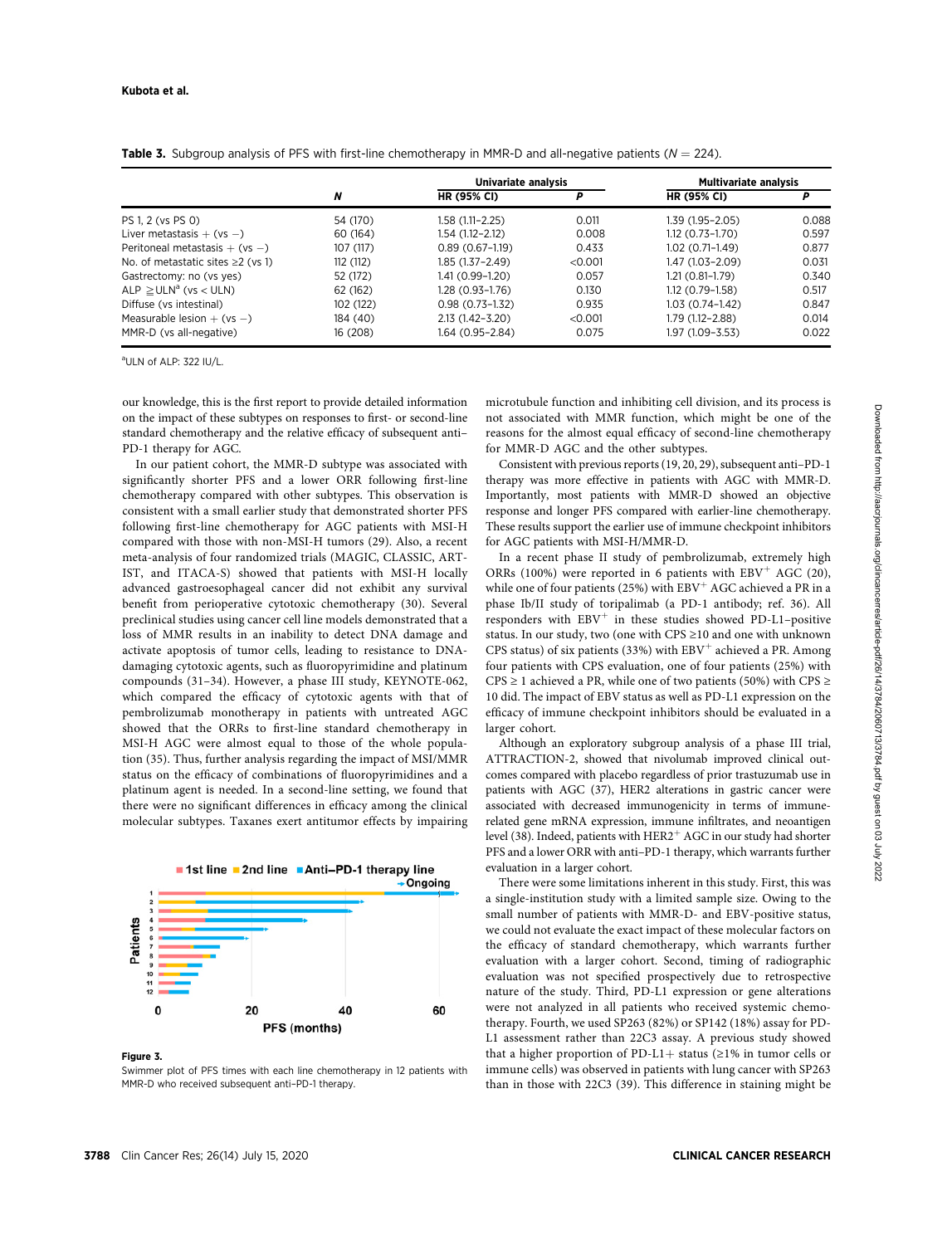affected by sequential therapies. In conclusion, MMR-D might result in poor clinical outcomes with first-line chemotherapy for patients with AGC compared with other subtypes. However, subsequent anti–PD-1 therapy achieved favorable outcomes compared with outcomes following prior chemotherapy in most patients with MMR-D, supporting the earlier use of immune checkpoint inhibitors.

#### Disclosure of Potential Conflicts of Interest

D. Kotani reports receiving speakers bureau honoraria from Takeda, MerckBiopharma, Chugai, Lilly, Taiho, and Sysmex. Y. Kuboki reports receiving speakers bureau honoraria from MSD and Ono. H. Taniguchi reports receiving speakers bureau honoraria from Ono Pharma, MSD, and Taiho. T. Kojima is an employee/paid consultant for Bristol-Myers Squibb, and reports receiving commercial research grants from Chugai Pharma, MSD, Astellas Amgen BioPharama, Shionogi, and Ono Pharmaceutical. T. Yoshino reports receiving other commercial research support from Novartis Pharma K.K., MSD.K.K., Sumitomo Dainippon Pharma Co., Ltd., Chugai Pharmaceutical CO., LTD., Sanofi K.K, Daiichi Sankyo Company, Limited, PAREXEL International Inc., Ono Pharmaceutical CO., LTD., GlaxoSmithKline K.K., and Boehringer Ingelheim Japan, Inc. T. Kuwata reports receiving commercial research grants from Ono and Daiichi-Sankyo, and speakers bureau honoraria from Chugai, Taiho, and MSD. K. Shitara is an employee/paid consultant for Astellas Pharma, Lilly, Bristol-Myers Squibb, Takeda, Pfizer, Ono Pharmaceutical, Taiho, MSD, Novartis, Abbvie, and GlaxoSmithKline, reports receiving commercial research grants from Lilly, Ono Pharmaceutical, Dainippon Sumitomo Pharma, MSD, Daiichi Sankyo, Taiho Pharmaceutical, Chugai Pharma, Astellas Pharma, and Medi Science, As Contributed from the Clinical Cancer Resident Contributed from the Clinical Cancer Resident From Hermann Contributed from the Clinical Cancer Resident From Hermann Contributed from the Clinical Cancer Resident From Her

#### References

- 1. Ferlay J, Soerjomataram I, Dikshit R, Eser S, Mathers C, Rebelo M, et al. Cancer incidence and mortality worldwide: sources, methods and major patterns in GLOBOCAN 2012. Int J Cancer 2015;136:E359–86.
- 2. National Comprehensive Cancer Network I. NCCN clinical practice guidelines in oncology. Gastric cancer (version 5.2017); 2017. Available from: [https://www.nccn.org/professionals/physician\\_gls/default.aspx.](https://www.nccn.org/professionals/physician_gls/default.aspx)
- 3. Van Laethem JL, Carneiro F, Ducreux M, Messman H, Lordick F, Ilson DH, et al. The multidisciplinary management of gastro-oesophageal junction tumours. European Society of Digestive Oncology (ESDO): expert discussion and report from the 16th ESMO World Congress on Gastrointestinal Cancer, Barcelona. Dig Liver Dis 2016;48:1283–9. Available from: [https://www.](https://www.dldjournalonline.com/article/S1590-8658(16)30689-2/fulltext) [dldjournalonline.com/article/S1590-8658\(16\)30689-2/fulltext.](https://www.dldjournalonline.com/article/S1590-8658(16)30689-2/fulltext)
- 4. Smyth EC, Verheij M, Allum W, Cunningham D, Cervantes A, Arnold D. Gastric cancer: ESMO clinical practice guidelines for diagnosis, treatment and follow-up. Ann Oncol 2016;27:v38–49. Available from: [https://www.esmo.org/guidelines/](a) [gastrointestinal-cancers/gastric-cancer.](a)
- 5. Japanese Gastric Cancer Association. Japanese gastric cancer treatment guidelines 2018 (version 5). Available from: [https://link.springer.com/article/10.1007/](a) [s10120-020-01042-y.](a)
- 6. Bang YJ, Van Cutsem E, Feyereislova A, Chung HC, Shen L, Sawaki A, et al. Trastuzumab in combination with chemotherapy versus chemotherapy alone for treatment of HER2-positive advanced gastric or gastro-oesophageal junction cancer (ToGA): a phase 3, open-label, randomized controlled trial. Lancet 2010; 376:687–97.
- 7. Ford HE, Marshall A, Bridgewater JA, Janowitz T, Coxon FY, Wadsley J, et al. Docetaxel versus active symptom control for refractory oesophagogastric adenocarcinoma (COUGAR-02): an open-label, phase 3 randomised controlled trial. Lancet Oncol 2014;15:78–86.
- 8. Thuss-Patience PC, Kretzschmar A, Bichev D, Deist T, Hinke A, Breithaupt K, et al. Survival advantage for irinotecan versus best supportive care as second-line chemotherapy in gastric cancer—a randomized phase III study of the Arbeitsgemeinschaft Internistische Onkologie (AIO). Eur J Cancer 2011;47:2306–14.
- 9. Kang JH, Lee SI, Lim do H, Park KW, Oh SY, Kwon HC. Salvage chemotherapy for pretreated gastric cancer: a randomized phase III trial comparing chemotherapy plus best supportive care with best supportive care alone. J Clin Oncol 2012;30:1513–8.

and holds ownership interest (including patents) in Novartis, Abbvie, and Yakult. No potential conflicts of interest were disclosed by the other authors.

# Authors' Contributions

Conception and design: Y. Kubota, A. Kawazoe, T. Yoshino, K. Shitara Development of methodology: Y. Kubota, A. Kawazoe, T. Yoshino, K. Shitara

Acquisition of data (provided animals, acquired and managed patients, provided facilities, etc.): Y. Kubota, S. Mishima, Y. Kuboki, H. Taniguchi, T. Kojima, T. Yoshino, T. Kuwata, K. Shitara

Analysis and interpretation of data (e.g., statistical analysis, biostatistics, computational analysis): Y. Kubota, A. Kawazoe, A. Sasaki, Y. Nakamura, H. Taniguchi, T. Doi, T. Yoshino, K. Shitara

Writing, review, and/or revision of the manuscript: Y. Kubota, A. Kawazoe, A. Sasaki, K. Sawada, Y. Nakamura, D. Kotani, Y. Kuboki, H. Taniguchi, T. Kojima, T. Yoshino, G. Ishii, K. Shitara

Administrative, technical, or material support (i.e., reporting or organizing data, constructing databases): Y. Kubota, A. Sasaki, S. Mishima, K. Shitara Study supervision: T. Doi, K. Shitara

### Acknowledgments

This study was supported by a research funding from National Cancer Center Hospital East.

The costs of publication of this article were defrayed in part by the payment of page charges. This article must therefore be hereby marked advertisement in accordance with 18 U.S.C. Section 1734 solely to indicate this fact.

Received January 8, 2020; revised February 19, 2020; accepted March 5, 2020; published first March 10, 2020.

- 10. Hironaka S, Ueda S, Yasui H, Nishina T, Tsuda M, Tsumura T, et al. Randomized, open-label, phase III study comparing irinotecan with paclitaxel in patients with advanced gastric cancer without severe peritoneal metastasis after failure of prior combination chemotherapy using fluoropyrimidine plus platinum: WJOG 4007 trial. J Clin Oncol 2013;31:4438–44.
- 11. Fuchs CS, Tomasek J, Yong CJ, Dumitru F, Passalacqua R, Goswami C, et al. Ramucirumab monotherapy for previously treated advanced gastric or gastrooesophageal junction adenocarcinoma (REGARD): an international, randomised, multicentre, placebo-controlled, phase 3 trial. Lancet 2014;383:31–9.
- 12. Wilke H, Muro K, Van Cutsem E, Oh SC, Bodoky G, Shimada Y, et al. Ramucirumab plus paclitaxel versus placebo plus paclitaxel in patients with previously treated advanced gastric or gastro-oesophageal junction adenocarcinoma (RAINBOW): a double-blind, randomised phase 3 trial. Lancet Oncol 2014;15:1224–35.
- 13. Kang YK, Boku N, Satoh T, Ryu M-H, Chao Y, Kato K, et al. Nivolumab in patients with advanced gastric or gastro-oesophageal junction cancer refractory to, or intolerant of, at least two previous chemotherapy regimens (ONO-4538- 12, ATTRACTION-2): a randomised, doubleblind, placebo-controlled, phase 3 trial. Lancet 2017;390:2461–71.
- 14. Fuchs CS, Doi T, Jang RW, Muro K, Satoh T, Machado M, et al. Safety and efficacy of pembrolizumab monotherapy in patients with previously treated advanced gastric and gastroesophageal junction cancer: phase 2 clinical KEY-NOTE-059 trial. JAMA Oncol 2018;4:e180013.
- 15. Cancer Genome Atlas Research Network. Comprehensive molecular characterization of gastric adenocarcinoma. Nature 2014;513:202–9.
- 16. Cristescu R, Lee J, Nebozhyn M, Kim KM, Ting JC, Wong SS, et al. Molecular analysis of gastric cancer identifies subtypes associated with distinct clinical outcomes. Nat Med 2015;21:449–56.
- 17. Diaz LA Jr, Marabelle A, Delord JP, Shapira-Frommer R, Geva R, Peled N, et al. Pembrolizumab therapy for microsatellite instability high (MSI-H) colorectal cancer (CRC) and non-CRC. J Clin Oncol 2017;35:3071.
- 18. Le DT, Uram JN, Wang H, Bartlett BR, Kemberling H, Eyring AD, et al. PD-1 blockade in tumors with mismatch-repair deficiency. N Engl J Med 2015;372: 2509–20.
- 19. Le DT, Durham JN, Smith KN, Wang H, Bartlett BR, Aulakh LK, et al. Mismatch repair deficiency predicts response of solid tumors to PD-1 blockade. Science 2017;357:409–13.